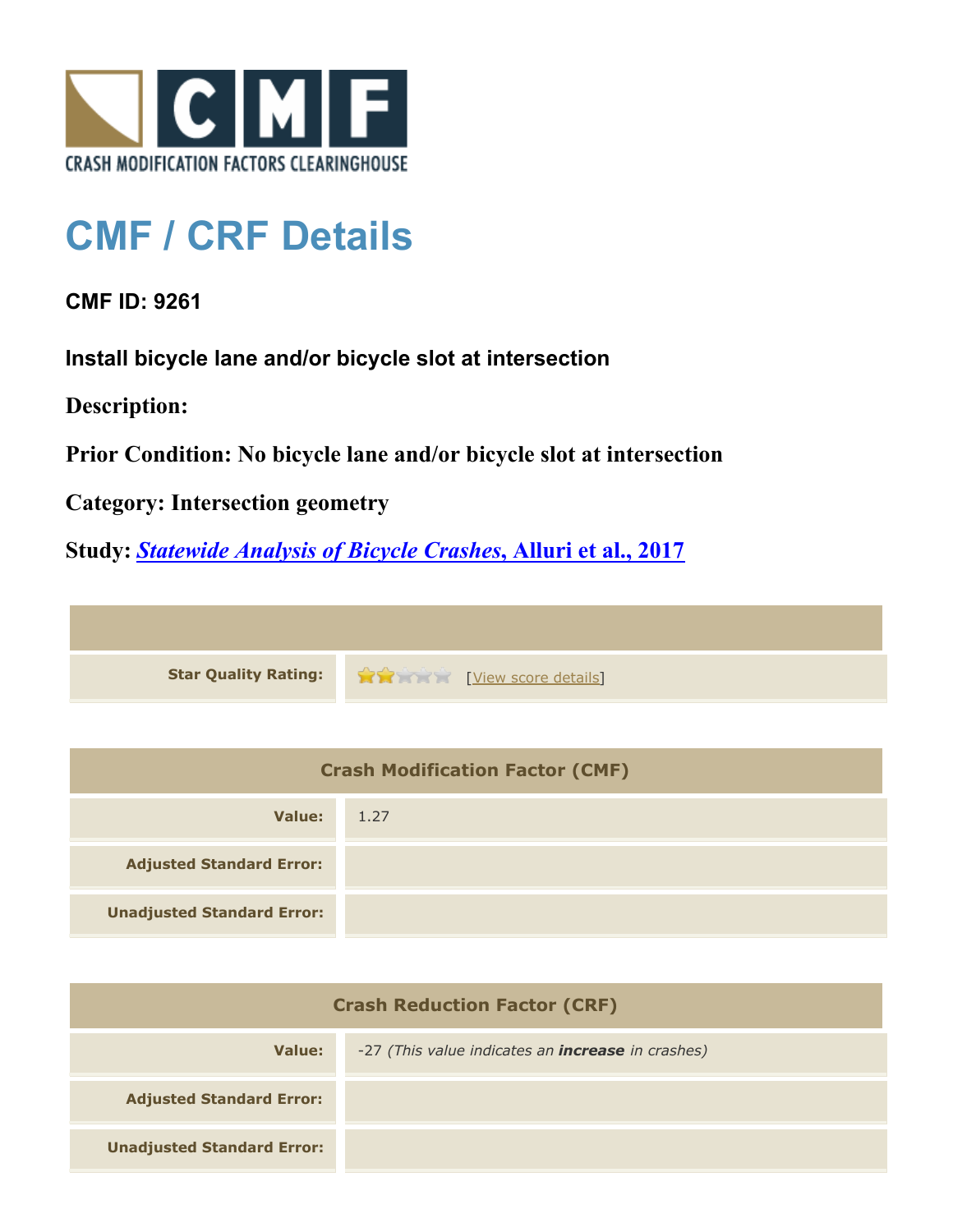| <b>Applicability</b>                    |                          |
|-----------------------------------------|--------------------------|
| <b>Crash Type:</b>                      | Vehicle/bicycle          |
| <b>Crash Severity:</b>                  | All                      |
| <b>Roadway Types:</b>                   | Principal Arterial Other |
| <b>Number of Lanes:</b>                 |                          |
| <b>Road Division Type:</b>              |                          |
| <b>Speed Limit:</b>                     |                          |
| <b>Area Type:</b>                       | Urban                    |
| <b>Traffic Volume:</b>                  |                          |
| <b>Time of Day:</b>                     | Not specified            |
| If countermeasure is intersection-based |                          |

| <b>Intersection Type:</b>         | Not specified                                     |
|-----------------------------------|---------------------------------------------------|
| <b>Intersection Geometry:</b>     | 4-leg                                             |
| <b>Traffic Control:</b>           | Signalized                                        |
| <b>Major Road Traffic Volume:</b> | 1500 to 74500 Annual Average Daily Traffic (AADT) |
| <b>Minor Road Traffic Volume:</b> | 1025 to 55250 Annual Average Daily Traffic (AADT) |

| <b>Development Details</b>      |              |
|---------------------------------|--------------|
| <b>Date Range of Data Used:</b> | 2011 to 2014 |
| <b>Municipality:</b>            |              |
| State:                          | - FL         |
| <b>Country:</b>                 |              |